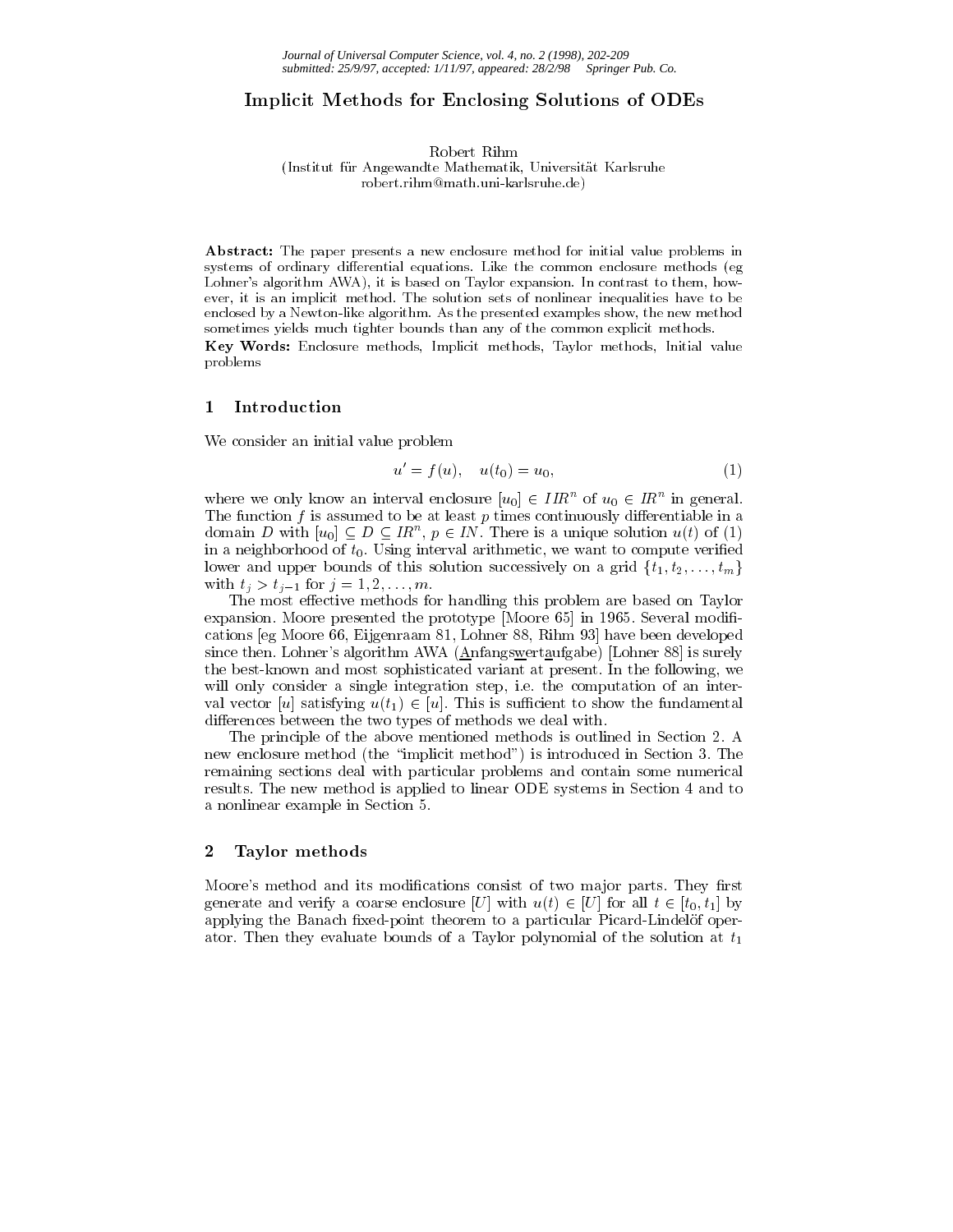and enclose the corresponding remainder using the coarse enclosure  $[U]$ . In the sequel, we assume  $[U]$  already to be known. We deal with the second part of the algorithm only. (Verication methods for coarse enclosures are shown in [Corliss and Rihm 96], for instance.)

Let the inclusion u(t) 2 [U] hold for all t 2 [t0; t1]. There we have  $\alpha$ 

$$
u(t_1) \in \Psi(u_0; h) + [r] \tag{2}
$$

with

$$
\Psi(u; h) = u + \sum_{j=1}^{p} \frac{h^j}{j!} f^{(j)}(u), \quad [r] = \frac{h^{p+1}}{(p+1)!} f^{(p+1)}([U]),
$$

$$
f^{(1)} = f, \quad f^{(j+1)} = \frac{\partial f^{(j)}}{\partial u} f, \quad h = t_1 - t_0.
$$

 $\Psi(u_0; h)$  is a p-th order Taylor polynomial of the solution. [r] is an enclosure of the corresponding remainder. For a given (real or interval) argument, the Taylor coefficients can be evaluated by means of automatic differentiation [see Moore 66, Rall 81, Lohner 88].

All methods based on Moore's idea use inclusion (2) for verification. If  $u_0$ is known exactly, then we can simply evaluate  $\Psi(u_0; h)$ . Otherwise, an interval evaluation of  $\Psi$  is required. If we replace the variable u in the expression of  $\Psi$ by the interval vector  $[u_0]$ , then we get the enclosure

$$
[\tilde{u}] := \Psi([u_0]; h) + [r] = [u_0] + \sum_{j=1}^p \frac{h^j}{j!} f^{(j)}([u_0]) + [r].
$$

This method, is always with  $\alpha$  is always width-increasing (w([c])  $\equiv$  and  $\alpha$  ([u0])) and not not suitable for practice. The algorithm AWA and several other methods use a mean value evaluation [see Rihm 94]:

$$
[u] := \Psi(\hat{u}_0; h) + \frac{\partial \Psi}{\partial u}([u_0]; h)([u_0] - \hat{u}_0) + [r]
$$
 (3)

with upper units under the unit of the unit of the unit of the unit of the unit of the unit of the unit of the u elements of the matrix  $\partial \Psi / \partial u$  [see Lohner 88, Rihm 93].

Of course, the AWA code [Lohner 88] is much more complicated. Various techniques are necessary for the reduction of the so-called wrapping effect [Moore 66] which occurs if a whole sequence of integration steps is carried out. However, in a single step, Lohner's method actually yields the enclosure (3).

If  $\hat{u}_0$  is the midpoint of  $[u_0]$  (denoted by  $mid([u_0]))$ , then the enclosure has the width . . . . the contract of the contract of the contract of the contract of the contract of

$$
w([u_1]) = \left|\frac{\partial \Psi}{\partial u}([u_0];h)\right| w([u_0]) + w([r]).
$$

(The width of a vector is taken componentwise. It is a vector again. The absolute value of a matrix is taken elementwise:  $|A| := (|a_{ij}|)$ .) In some cases, the mean- $\mathbf{v}$  is we have we have we have we have we have we have we have we have we have we have we have we have we case. Clearly, this holds for every method using inclusion (2).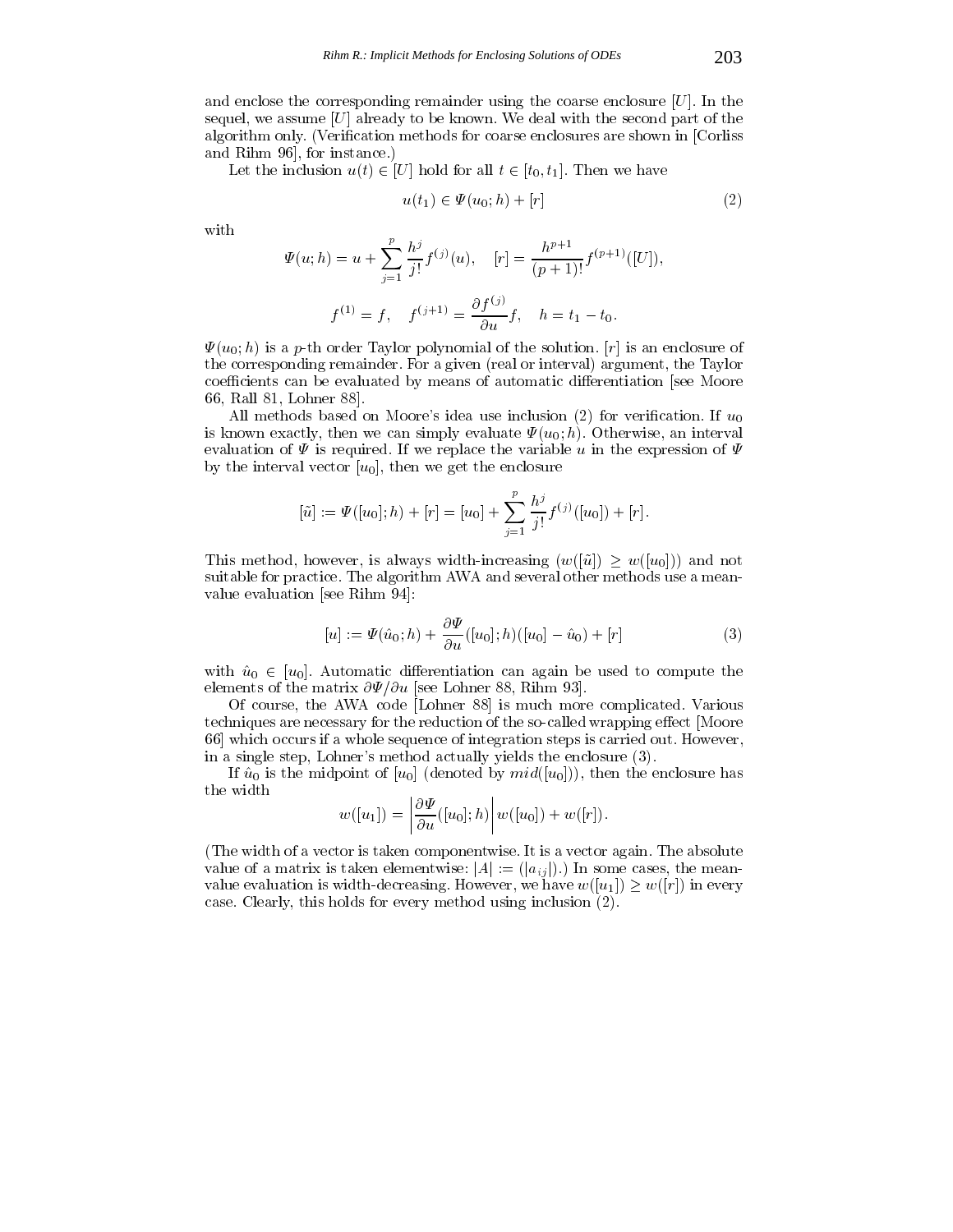### 3 An implicit method

This section deals with a new enclosure strategy. It is also based on Taylor expansion, but it uses a different enclosure principle. Let there be given the coarse enclosure  $[U]$  from above. Then we have

$$
u_0 \in \Psi(u(t_1); -h) + [r^-]
$$
\n(4)

with

$$
[r^-] = \frac{(-h)^{p+1}}{(p+1)!} f^{(p+1)}([U]) = \begin{cases} [r], & p \text{ odd} \\ -[r], & p \text{ even} \end{cases}.
$$

The sought value  $u(t_1)$  appears implicitly in (4). Classical implicit single step methods often work better than explicit ones do, particularly for stiff systems. This is our motivation to derive an implicit enclosure method which uses formula  $(4)$  instead of  $(2)$  for verification.

There is a real vector  $r \in [r]$  satisfying

$$
u_0 = \Psi(u(t_1); -h) + r^-.
$$

Hence,  $u(t_1)$  is a zero of the function  $g: [U] \to IR^{\alpha}$  with

$$
g(v) = \Psi(v; -h) - u_0 + r^-.
$$

Since we do not know the vectors  $u_0$  and  $r$  –exactly, we have to restrict our considerations on the interval function

$$
[g](v) := \Psi(v; -h) - [u_0] + [r^-].
$$

The solution  $u(t_1)$  fulfils the relation

$$
u(t_1) \in [v] := \bigsqcup \{ v \in [U] \, | \, 0 \in [g](v) \},
$$

where  $\iint A$  denotes the interval hull of the set  $A \subseteq \mathbb{R}^n$ .

In general, we cannot compute the interval vector  $[v]$  exactly. However, we can obtain a (hopefully) tight enclosure of  $[v]$  by applying a Newton-like method. The following theorem can easily be proved.

**Theorem 1.** Let the interval matrix  $[\partial \Psi^-] := \frac{\partial u}{\partial u} (|U|; -h)$  be regular (i.e. every real matrix  $A \in [\partial \Psi]$  is regular) and let  $[\partial \Psi_{inv}]$  be an interval matrix with  $A^{-1} \in [\partial \Psi_{inv}]$  for all  $A \in [\partial \Psi]$ . Let the sequence  $[J_0], [J_1], [J_2], \ldots$  be given by the recursion formula $\mathbf{r}$   $\mathbf{r}$   $\mathbf{r}$  $[\mathbf{r}\mathbf{r}]$ 

$$
[J_0] := [U],
$$
  
\n
$$
[J_{k+1}] := (\hat{J}_k - [\partial \Psi_{inv}^-][g](\hat{J}_k)) \cap [J_k]
$$
  
\nfor some  $\hat{J}_k \in [J_k]$  and for  $k = 0, 1, 2, ...$  (5)

Then we have

 $a_j$  [J<sub>k+1]</sub>  $\subseteq$  [J<sub>k</sub>] and [v]  $\subseteq$  [J<sub>k</sub>] for an  $\kappa = 0, 1, 2, \ldots,$  $\delta$ )  $[J_{k+1}] \neq [J_k]$  if  $0 \notin [O\Psi_{inv}][g](J_k)$ .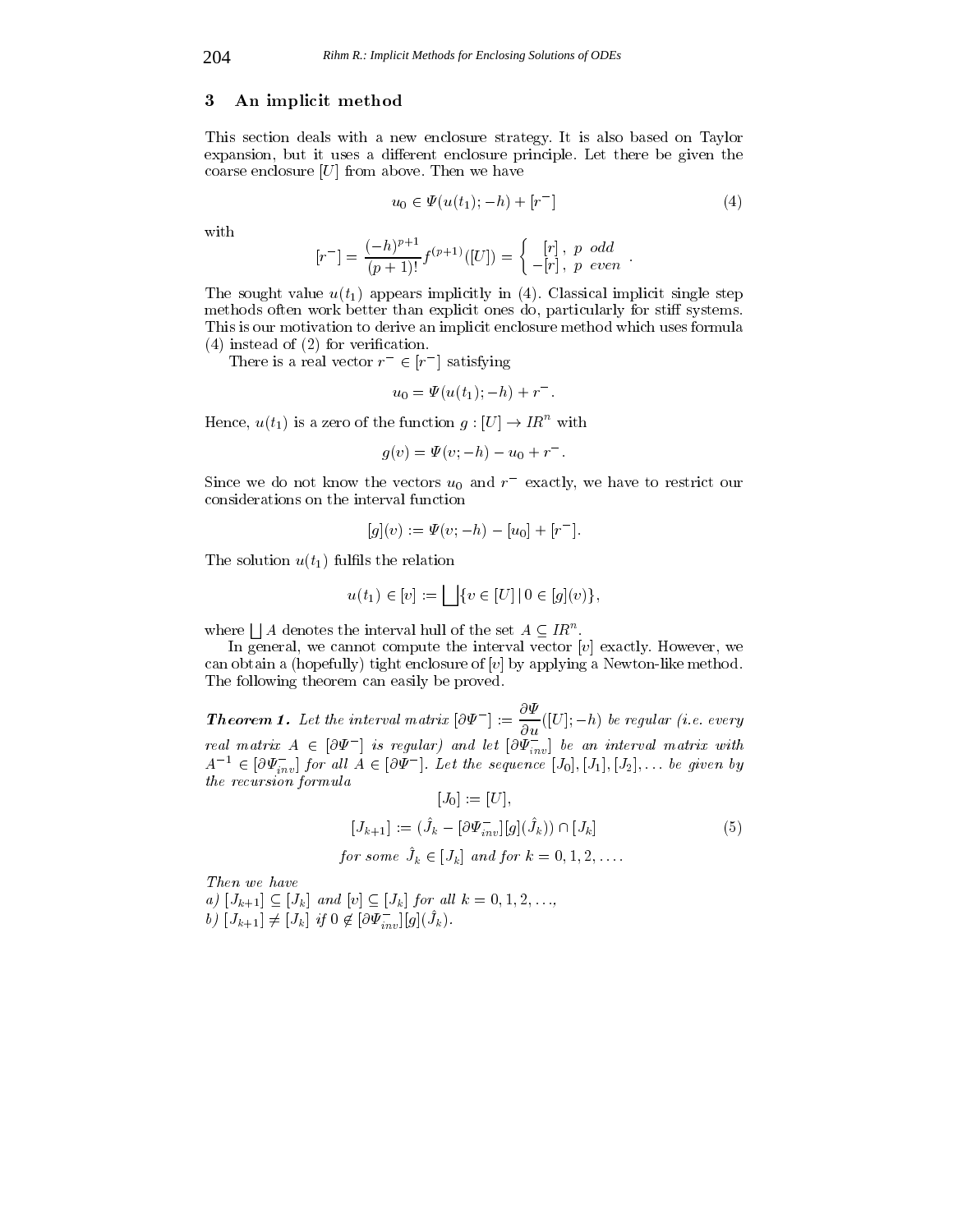The implicit method is given by Algorithm (5) (with  $J_k = m \alpha(|J_k|)$  for instance) supplied with a stopping criterion, equation, equation, equation, equation, equation, equation, equation, equation,  $\Gamma$  $|g|$  (Jk). The a computer, we always reach  $|J_{k+1}|=|J_k|$  after a ninte number of steps.) It can easily be worked into a computer code for an explicit Taylor method since both algorithms can use the same tools for the evaluation of the expressions  $\Psi$  and  $\partial \Psi / \partial u$ .

Of course, Algorithm (5) does not always yield satisfactory results. It is of no use if  $[J_1]$  and  $[J_0]$  are identical. Furthermore, the assumptions in Theorem 1 are very restrictive. [U] is a coarse enclosure of  $u(t)$  on  $[t_0, t_1]$ . The "inversion" of  $|\sigma \Psi|$  around fails due to the wide bounds of  $|\sigma|$ . However, it is sumplement to use an enclosure of u at  $t_1$  only. Theorem I keeps valid if we define  $|{\mathcal O}\Psi^-|:=$  $\overline{\partial u}([u];-h)$  and  $[J_0]:=[u],$  where  $[u]$  is an enclosure of  $u(t_1)$  calculated by an explicit Taylor method, for instance. Hence, the implicit method can be used as a corrector. If the first Newton step does not improve the enclosure of the predictor significantly, then one can use the coefficients of the polynomials  $\Psi(\hat{u}; -h)$  and  $\frac{d}{du}([u]; -h)$  for the next (explicit) integration step. In this case, the additional  $\tilde{\text{costs}}$  of the corrector step are small since the calculation of these coefficients causes the major costs in both (explicit and implicit) methods.

A variety of methods could be derived from Algorithm (5), which is just a prototype. In the present formulation, Algorithm (5) can already be used to compute enclosures on a grid function of the grid function of the grid function of take  $\omega$ account of the wrapping effect.

### 4 Linear systems

In this section, we apply explicit and implicit methods to linear ODE systems with constant coefficients and compare the results. We consider the problem

$$
u' = Au
$$
,  $u(0) = u_0 \in [u_0]$ 

with  $A \in IR^{m \times n}$ . Let I denote the identity matrix and let us again assume that we know a coarse enclosure [U] of the solution  $u(t)$  on the interval [0, h]. Then we have

$$
\Psi(u; h) = u + \sum_{j=1}^{r} \frac{1}{j!} (hA)^j u,
$$

$$
\frac{\partial \Psi}{\partial u}(u; h) = I + \sum_{j=1}^{p} \frac{1}{j!} (hA)^j =: B,
$$

$$
[r] = \frac{1}{(p+1)!} (hA)^{p+1} [U].
$$

The mean-value method (3) yields the enclosure

$$
u(h) \in [u] := B\hat{u}_0 + B([u_0] - \hat{u}_0) + [r] = B[u_0] + [r]
$$

since B is a real matrix without any interval entries. The width of  $[u]$  is

$$
w([u]) = |B|w([u_0]) + w([r]).
$$
\n(6)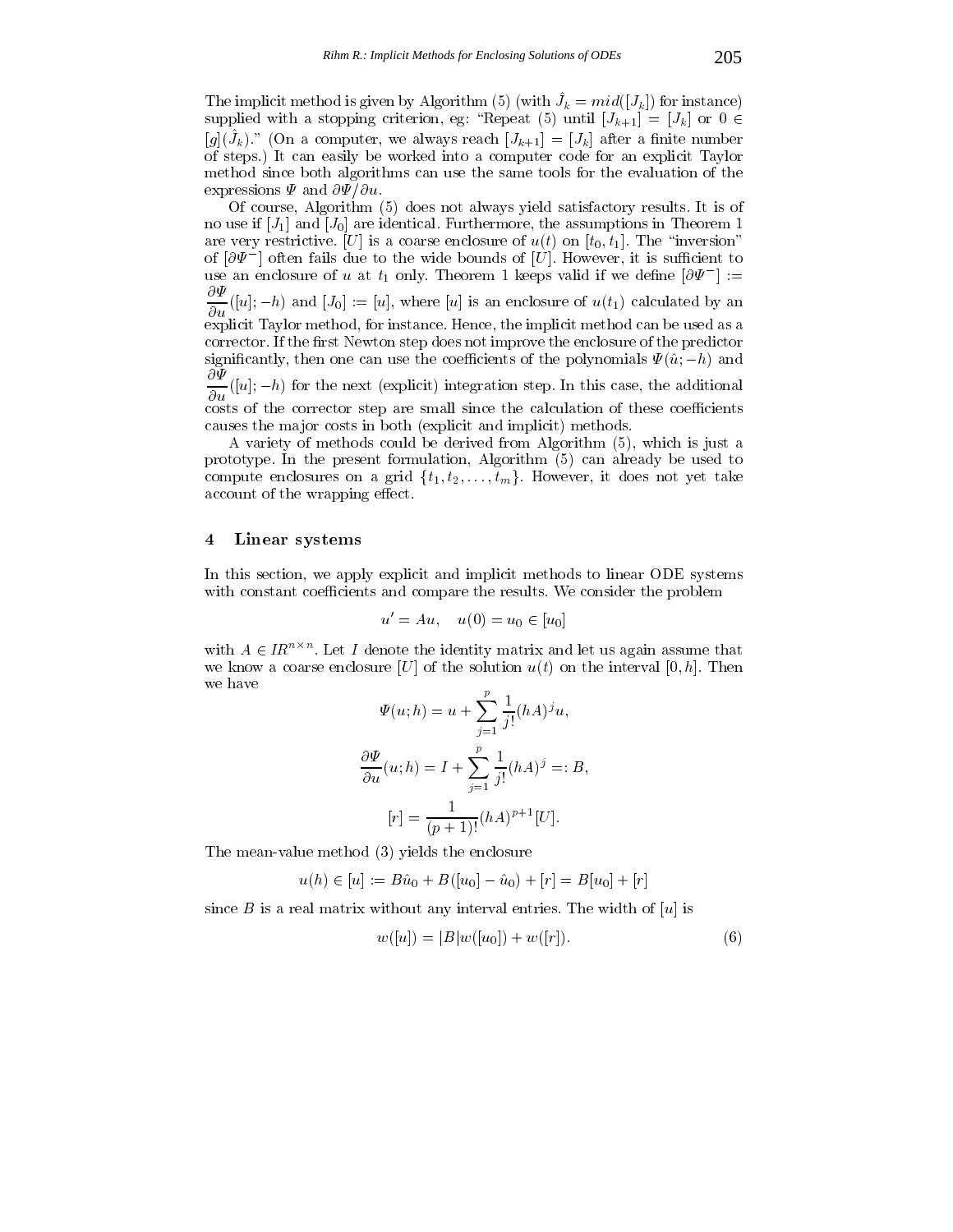In the implicit method, we can compute the interval hull [v] of  $\{v \in [U] \mid 0 \in$  $[g](v)$  (see Section 3) by performing only one Newton step since the problem is linear. We get

$$
[\partial \Psi^-] = \frac{\partial \Psi}{\partial u} ([U]; -h) = I + \sum_{j=1}^p \frac{1}{j!} (-hA)^j =: C,
$$
  

$$
[\partial \Psi^-_{inv}] = C^{-1},
$$
  

$$
[r^-] = \frac{1}{(p+1)!} (-hA)^{p+1} [U] = \left\{ -\begin{bmatrix} r \\ -r \end{bmatrix}, \begin{array}{cc} p & odd \\ p & even \end{array} \right\},
$$

and finally

$$
u(h) \in [v] = (\hat{u} - C^{-1}[g](\hat{u})) \cap [U] \quad \text{(for some } \hat{u} \in [U])
$$

$$
= (\hat{u} - C^{-1}(C\hat{u} - [u_0] + [r^-])) \cap [U]
$$

$$
= C^{-1}([u_0] - [r^-]) \cap [U].
$$

 $\mathop{\rm Sine}\nolimits$   $\vert r\vert$  has the same width as  $\vert r\vert$ , the width of the  $\vert$ implicit enclosure is

$$
w([v]) = |C^{-1}|(w([u_0]) + w([r]))
$$
\n(7)

(or even smaller if  $C^{-1}([u_0] - [r]) \nsubseteq [U])$ . In Section 2, we saw that explicit Taylor methods always yield enclosures  $\alpha$  and we have  $\alpha$  (up). This does not not not not not not not not hold for implicit methods. They sometimes reduce the width of the error term.

Below, some examples are shown. For given matrices A, initial values  $[u_0]$ , coarse enclosures [U], step sizes h, and orders p, we evaluate the formulae (6) and (7).  $w_{ex}$  and  $w_{im}$  denote the maxima of the components of  $w([u])$  and  $w([v])$ , respectively.

 $Example 1.$  [Grigorie 72]

A = 50:5 49:5 49:5 50:5 ; u0 <sup>=</sup> 3 1 ; [U] = [0; 3] [0; 2] h 0.1 0.1 0.3 0.3 p 30 50 80 100 wex 3.0E-3 1.6E-15 1.9E-1 4.1E-11 wim 2.8E-3 1.5E-15 1.4E-1 3.0E-11 Solution: u(t) = 2et + e100t 2et e100t

Example 2.

$$
A = \begin{pmatrix} -50.5 & 49.5 \\ -49.5 & -50.5 \end{pmatrix}, \quad u_0 = \begin{pmatrix} 1 \\ 1 \end{pmatrix}, \quad [U] = \begin{pmatrix} [-2, 2] \\ [-2, 2] \end{pmatrix}.
$$
  

$$
\begin{array}{c|ccccc}\nh & 0.1 & 0.3 & 0.5 & 0.5 \\ \hline\np & 30 & 50 & 90 & 100 \\ \hline\nw_{ex} & 1.4E-7 & 1.4E+2 & 2.7E+1 & 1.3E-3 \\ \hline\nw_{im} & 1.1E-9 & 5.4E-5 & 3.8E-10 & 1.8E-14 \end{array}
$$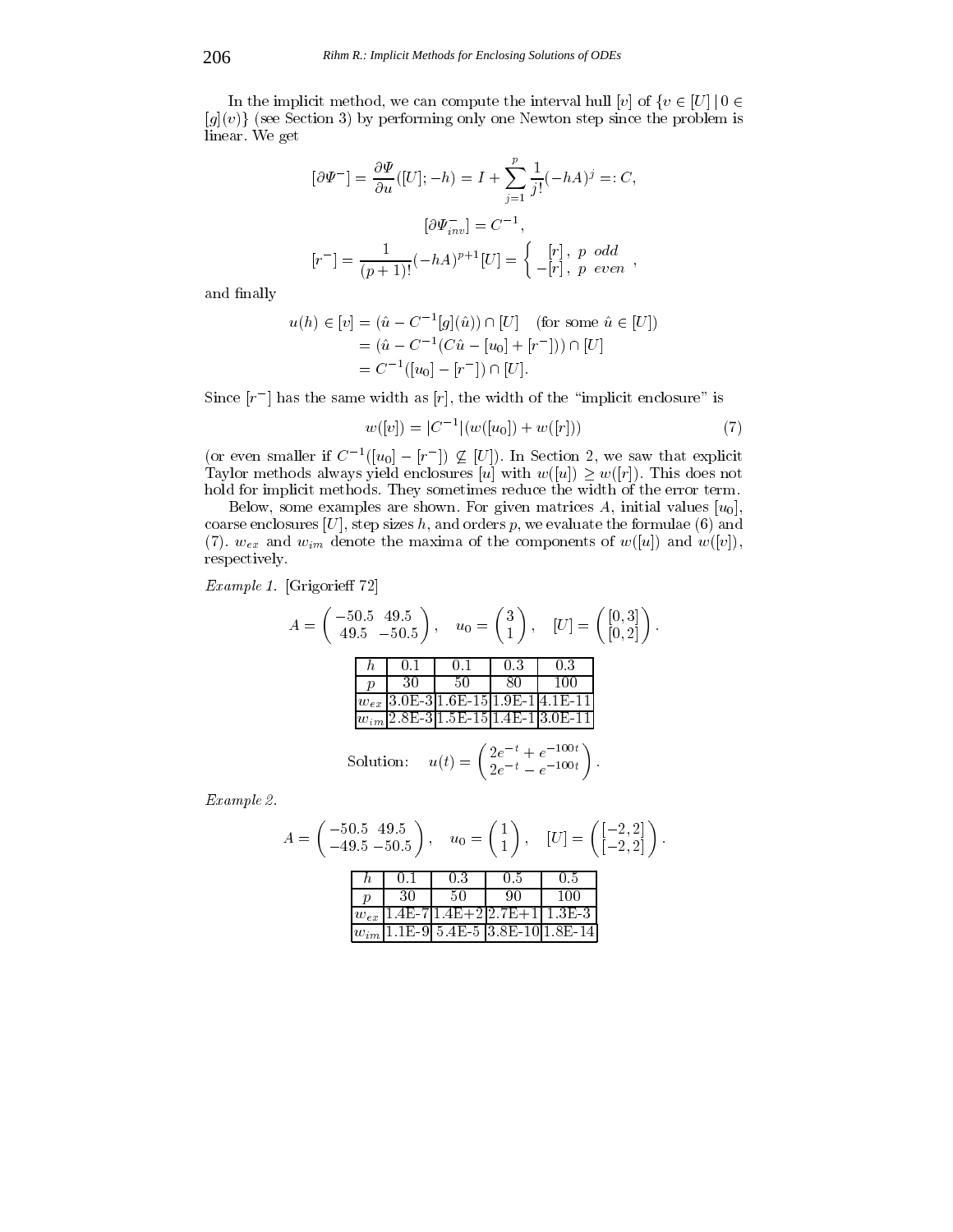Solution: 
$$
u(t) = e^{-50.5t} \begin{pmatrix} \sin 49.5t + \cos 49.5t \\ -\sin 49.5t + \cos 49.5t \end{pmatrix}
$$
.

Example 3.

$$
A = \begin{pmatrix} -50.5 & 49.5 \\ -49.5 & -50.5 \end{pmatrix}, \quad [u_0] = \begin{pmatrix} [0,1] \\ [0,1] \end{pmatrix}, \quad [U] = \begin{pmatrix} [-2,2] \\ [-2,2] \end{pmatrix}.
$$
  
  

$$
\begin{array}{c|ccccc}\nh & 0.1 & 0.3 & 0.5 & 0.5 \\ \hline p & 30 & 50 & 90 & 100 \\ \hline w_{ex} & 7.7\text{E-}3 & 1.7\text{E+}2 & 3.3\text{E+}1 & 1.1\text{E-}2 \\ \hline w_{im} & 7.7\text{E-}3 & 5.4\text{E-}5 & 3.9\text{E-}10 & 1.4\text{E-}11 \end{array}
$$

Example 4.

A = 1 0 0 100 ; u0 <sup>=</sup> 1 1 ; [U] = [0; 2] [0; 2] h 0.1 0.1 0.3 0.5 p 30 50 80 120 wex 2.4E-3 1.3E-15 1.5E-1 9.3E+4 wim 1.1E-7 5.9E-20 1.4E-14 1.8E-17 Solution: u(t) = et e100t

Example 1 is a stiff problem. The matrix A has the eigenvalues  $\lambda_1 = -1$  and  $2$  and in the intersection of the implicit and the explicit method both  $\sigma$  and  $\sigma$  and  $\sigma$ the same results. This does not hold for Example 2. Here, the implicit method works much better than the explicit one though the new problem is not stiff. The real part of both eigenvalues is  $\mathbf{F}$  shows the results is  $\mathbf{F}$ for nearly the same problem, where only the initial value  $u_0$  from Example 2 is replaced by an interval vector. Example 4 is again stiff. The matrices of Example 4 and Example 1 are similar. Particularly, they have the same eigenvalues and the same degree of stiffness. In contrast to Example 1, however, Example 4 shows a significant difference between the widths  $w_{im}$  and  $w_{ex}$ .

Obviously, the difference between the results of implicit and explicit methods does not depend on the degree of stiffness alone. Let us regard the formulae (6) and  $(7)$  for an explanation. For fixed h and p, the eigenvalues of B and  $C^{-1}$  are determined by the eigenvalues of A. However, this does not hold for the eigenvalues of the matrices  $|B|$  and  $|C|^{-1}$ . Hence, we cannot expect similar matrices to yield similar results.

### 5 A nonlinear example

Finally, we consider a simple nonlinear example with some remarkable properties. The solution of

$$
u' = -u^2, \quad u(1) = 1
$$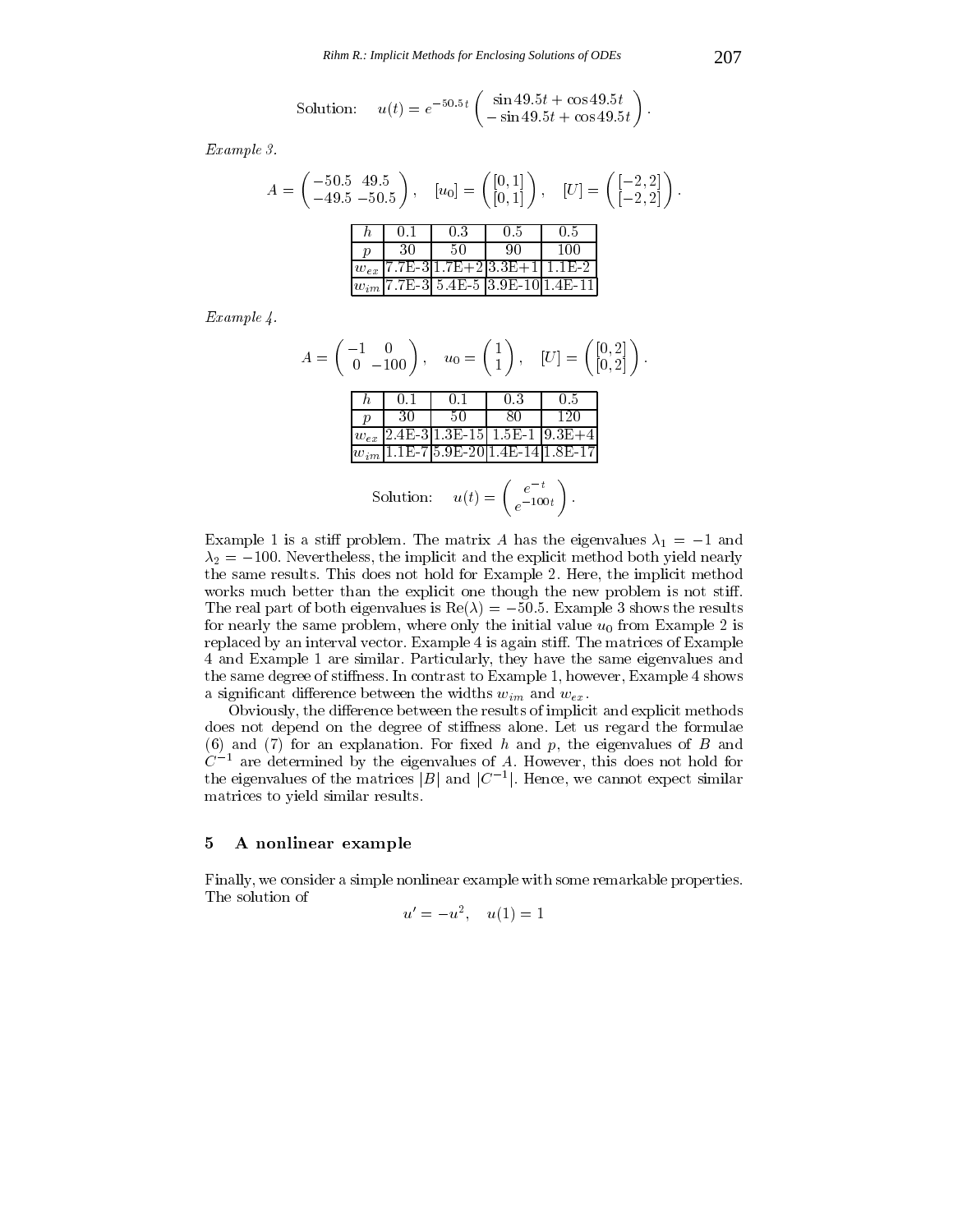is  $u(t)=1/t$ . Using the coarse enclosure  $[U] = [0, 1]$ , we get

$$
\Psi(u_0; h) = \Psi(1; h) = \sum_{j=0}^p (-h)^j
$$
 and  $[r] = (-h)^{p+1}[0, 1].$ 

None of the explicit methods mentioned in Section 2 is able to improve the coarse enclosure if they use a step size hand, it  $\equiv$  the other hand, it can be shown that we show that the implicit method can yield tighter bounds for arbitrarily high step sizes.

If we replace the initial condition by u(1)  $\mathbb{I}$  , then the set of all solutions of all solutions of all solutions of all solutions of all solutions of all solutions of all solutions of all solutions of all solutions is the interval function  $[u](t) = [0, 1/t]$ . The coarse enclosure  $[U] = [0, 1]$  is still valid for all the implicit the implicit method, despited in Section 3, to consider the indicated in Section 3, this problem using  $J_k = ma(|J_k|)$  and the stopping criterion. Repeat (5) until  $[J_{k+1}]=[J_k]$ ". Some results are shown in the following table, in which [v] denotes the enclosure calculated on a computer.  $[u](t)$  is the actual solution set.

|                   |                                 |     |                                                                                                                    | 999       |
|-------------------|---------------------------------|-----|--------------------------------------------------------------------------------------------------------------------|-----------|
|                   |                                 | -00 |                                                                                                                    |           |
| $\lceil n \rceil$ |                                 |     |                                                                                                                    |           |
|                   | $[[u](t)][0,0.125]$ $[0,0.125]$ |     | $\begin{bmatrix} 0.0.1 \end{bmatrix}$ $\begin{bmatrix} 0.0.1 \end{bmatrix}$ $\begin{bmatrix} 0.0.01 \end{bmatrix}$ | [0.0.001] |

The Newton iteration causes some strange effects which heavily depend on the step size h. For particular sizes (eg.  $h = 7$ ), we get an improvement of the results when the order  $p$  increases. In other cases, the minimal width of  $[v]$  is reached for very small orders. Though these enclosures are not tight, they show the qualitative behaviour of the solution set. In contrast, every explicit method  $\omega$  as any order p, we only get supersets for any order p, we only get supersets of the theorem p, we only get supersets of the theorem p, we only get supersets of the theorem p, we only get supersets of the theorem p, w interval [0, 1]. This is the coarse enclosure [U] which is already known.

### References

- [Corliss and Rihm 96] Corliss, G. F., Rihm, R.: "Validating an A Priori Enclosure Using High-Order Taylor Series"; in Alefeld, G., Frommer A. (eds.): "Scientific Computing, Computer Arithmetic, and Validated Numerics"; Akademie Verlag, Berlin  $(1996), 228 - 238.$
- [Eijgenraam 81] Eijgenraam, P.: \The Solution of Initial Value Problems"; Mathematical Centre Tracts No. 144, Stichting Mathematisch Centrum, Amsterdam (1981).
- [Grigorieff 72] Grigorieff, R. D.: "Numerik gewöhnlicher Differentialgleichungen 1"; Teubner, Stuttgart (1972).
- $\mathbb{R}$  , and  $\mathbb{R}$  are all  $\mathbb{R}$  denotes the Losung gewohnlicher Antarcher Anfangs- und der Losung gewohnliche Anfangs- und der Losung gewohnliche Anfangs- und der Losung gewohnliche Anfangs- und der Losung gewohn Randwertaufgaben und Anwendungen"; PhD thesis, Universitat Karlsruhe (1988).
- [Moore 65] Moore, R. E.: "The Automatic Analysis and Control of Error in Digital Computation Based on the Use of Interval Numbers"; in Rall, L. B. (ed.): \Error in Digital Computation, Vol. I"; Wiley, New York (1965), 61-130.
- [Moore 66] Moore, R. E.: "Interval Analysis"; Prentice-Hall, Englewood Cliffs, N.J.  $(1966)$  $\lambda = -1$
- [Rall 81] Rall, L. B.: "Automatic Differentiation: Techniques and Applications"; vol. 120 of Lecture Notes in Computer Science, Springer Verlag, Berlin (1981).
- [Rihm 93] Rihm, R.: "Über Einschließungsverfahren für gewöhnliche Anfangswertprobleme und ihre Anwendung auf Dierentialgleichungen mit unstetiger rechter Seite"; PhD thesis, Universitat Karlsruhe (1993).